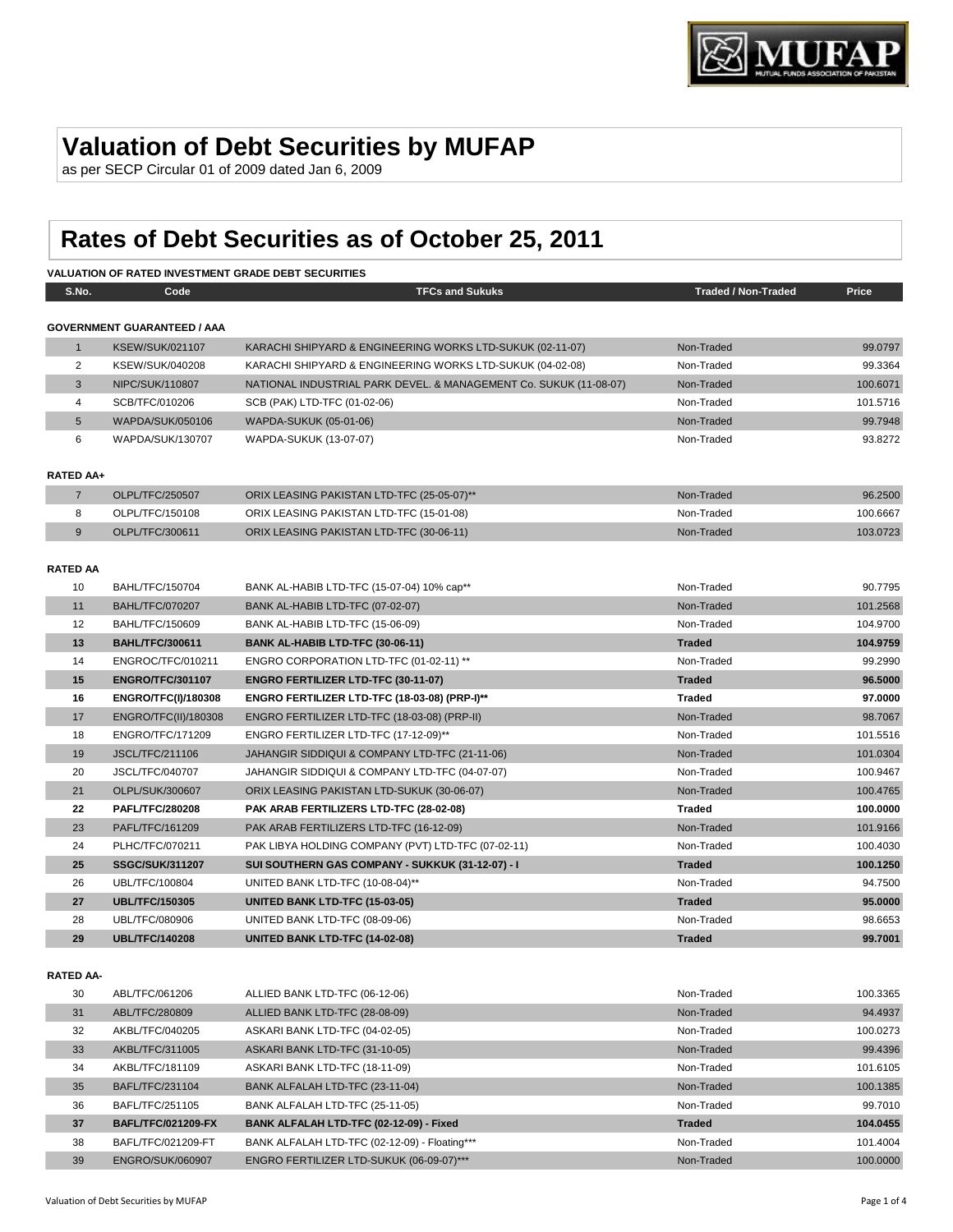

| 40 | RBS/TFC/100205  | FAYSAL BANK LTD -TFC (10-02-05) (FORMERLY: RBS - TFC (10-02-05)) | Non-Traded | 100.6642 |
|----|-----------------|------------------------------------------------------------------|------------|----------|
|    | FABL/TFC/121107 | <b>FAYSAL BANK LTD (12-11-2007)</b>                              | Non-Traded | 99.2281  |
|    | FABL/TFC/271210 | FAYSAL BANK LTD (27-12-2010)                                     | Non-Traded | 99.9267  |

#### **RATED A+**

| 43 | AASML/TFC/211107       | AL ABBAS SUGAR MILLS LTD-TFC (21-11-07)                      | Non-Traded    | 99.6606  |
|----|------------------------|--------------------------------------------------------------|---------------|----------|
| 44 | <b>CPBM/SUK/250907</b> | <b>CENTURY PAPER &amp; BOARD MILLS LTD- SUKUK (25-09-07)</b> | Traded        | 99.9500  |
| 45 | FRSCL(A)/TFC/170107    | FINANCIAL REC'BLES SEC'ZATION CO. LTD-TFC CLASS "A"          | Non-Traded    | 100.1601 |
| 46 | FRSCL(B)/TFC/170107    | FINANCIAL REC'BLES SEC'ZATION CO. LTD-TFC CLASS "B"          | Non-Traded    | 100.1601 |
| 47 | <b>JDWS/TFC/230608</b> | JDW SUGAR MILLS LTD. TFC (23-06-08)                          | Non-Traded    | 98.9031  |
| 48 | KASBS/TFC/270607       | KASB SECURITIES LTD- TFC (27-06-07)                          | Non-Traded    | 100.3174 |
| 49 | <b>NIB/TFC/050308</b>  | <b>NIB BANK LTD-TFC (05-03-08)</b>                           | <b>Traded</b> | 97.0116  |
|    |                        |                                                              |               |          |
| 50 | PMCL/TFC/310506        | PAKISTAN MOBILE COMMUNICATION LTD-TFC (31-05-06)             | Non-Traded    | 100.8719 |
| 51 | <b>PMCL/TFC/281008</b> | PAKISTAN MOBILE COMMUNICATION LTD-TFC (28-10-08)             | <b>Traded</b> | 99.0145  |
| 52 | SCIL/SUK/031206        | SITARA CHEMICALS LTD - SUKUK - II (03-12-06)                 | Non-Traded    | 99.8350  |
| 53 | SCIL/SUK/020108        | SITARA CHEMICALS LTD - SUKUK - III (02-01-08)                | Non-Traded    | 99.5256  |

#### **RATED A**

| 55 | EBL/SUK/080908  | <b>EDEN BUILDERS LTD.- SUKUK (08-09-08)</b>               | Non-Traded | 99.0360 |
|----|-----------------|-----------------------------------------------------------|------------|---------|
| 56 | HBFC/SUK/080508 | HOUSE BUILDING FINANCE CORPORATION LTD - SUKUK (08-05-08) | Non-Traded | 97.5512 |
| 57 | JDWS/SUK/190608 | JDW SUGAR MILLS LTD. SUKUK (19-06-08)                     | Non-Traded | 97.7115 |
| 58 | OPTI/TFC/101007 | <b>OPTIMUS LTD - TFC (10-10-07)</b>                       | Non-Traded | 80.6332 |

#### **RATED A-**

| 59 | AVH/TFC/300409  | AVARI HOTELS-TFC (30-04-09)                | Non-Traded | 99.5035 |
|----|-----------------|--------------------------------------------|------------|---------|
| 60 | SSML/SUK/270907 | SHAHMURAD SUGAR MILLS LTD-SUKUK (27-09-07) | Non-Traded | 99.2814 |

#### **RATED BBB+**

|    | PEL/SUK/280907             | PEL-SUKUK (28-09-07)                      | Non-Traded | 92.1714 |
|----|----------------------------|-------------------------------------------|------------|---------|
| 62 | L/SUK/310308<br><b>PFI</b> | PEL-SUKUK (31-03-08)                      | Non-Traded | 91.554  |
|    | QTML/SUK/260908            | QUETTA TEXTILE MILLS LTD-SUKUK (26-09-08) | Non-Traded | 92.0516 |

#### **RATED BBB**

| 62    | TRIBL/TFC/040708 | TRUST INVESTMENT BANK LTD-TFC (04-07-08) | Non-Traded | 95.7122 |
|-------|------------------|------------------------------------------|------------|---------|
| 63    | WTL/TFC/281106   | WORLDCALL TELECOM LTD.TFC (28-11-06)     | Non-Traded | 99.7281 |
| $64*$ | WTL/TFC/071008   | WORLDCALL TELECOM LTD-TFC (07-10-08)     | Non-Traded | 86.9981 |

### **RATED BBB-**

----------------------N/A-----------------------------

## **VALUATION OF RATED NON-INVESTMENT GRADE DEBT SECURITIES**

| S.No. | Code             | <b>TFCs and Sukuks</b>                         | <b>Traded / Non-Traded</b> | Price   |
|-------|------------------|------------------------------------------------|----------------------------|---------|
|       | AZLC/TFC/050907  | ALZAMIN LEASING CORPORATION LTD-TFC (05-09-07) | Non-Traded                 | 75,0000 |
|       | BRRGM/TFC/070708 | BRR GUARDIAN MODARABA (07-07-08)               | Non-Traded                 | 75,0000 |
| $3^*$ | EIBL/TFC/150307  | ESCORTS INVESTMENT BANK LTD-TFC (15-03-07) &&  | Non-Traded                 | 73.7356 |
| $4^*$ | MLFC/SUK/310310  | MAPLE LEAF SUKUK-(31-03-10)                    | Non-Traded                 | 70.4059 |
| $5*$  | SPLC/TFC/130308  | SAUDI PAK LEASING COMPANY LTD-TFC (13-03-08)   | Non-Traded                 | 66.0247 |

#### **VALUATION OF NON-RATED INVESTMENT GRADE DEBT SECURITIES**

| S.No. | Code'           | <b>FFCs and Sukuks</b>           | Traded / Non-Traded | <b>Price</b> |
|-------|-----------------|----------------------------------|---------------------|--------------|
|       | DAWH/SUK/180907 | DAWOOD HERCULES-SUKUK (18-09-07) | Non-Traded          | 100.3271     |

#### **VALUATION OF NON-RATED DEBT SECURITIES**

| <b>S.No.</b> | Code           | TFCs and Sukuks                   | Traded / Non-Traded | <b>Price</b> |
|--------------|----------------|-----------------------------------|---------------------|--------------|
|              | JCL/TFC/101106 | JAVEDAN CEMENT LTD-TFC (10-11-06) | Non-Traded          | 75.0000      |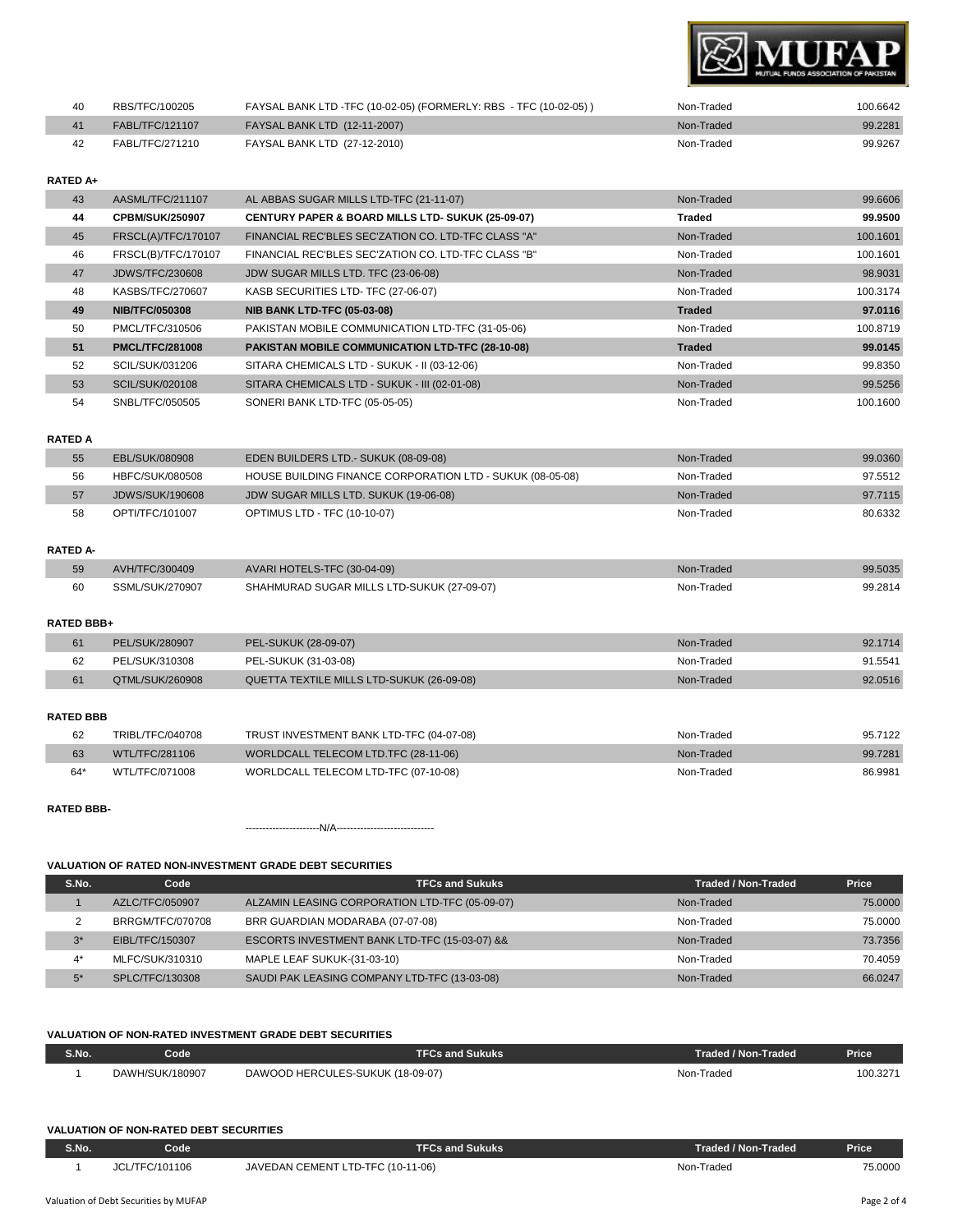

| <b>KCCL/SUK/131207</b> | KOHAT CEMENT-SUKKUK (20-12-07)                          | Non-Traded | 66.8024 |
|------------------------|---------------------------------------------------------|------------|---------|
| SLCL/TFC/280306        | SECURITY LEASING CORPORATION LTD-PPTFC (28-03-06)       | Non-Traded | 70.3280 |
| SLCL/SUK/010607        | SECURITY LEASING CORPORATION LTD-SUKKUK (01-06-07) - I  | Non-Traded | 70.6825 |
| SLCL/SUK/190907        | SECURITY LEASING CORPORATION LTD-SUKKUK (19-09-07) - II | Non-Traded | 70.6825 |

#### **VALUATION OF NON-PERFORMING DEBT SECURITIES**

| S.No.             | Code                   | <b>TFCs and Sukuks</b>                           | <b>Traded / Non-Traded</b> | Price      |
|-------------------|------------------------|--------------------------------------------------|----------------------------|------------|
| $\mathbf{1}$      | <b>PAFL/TFC/291107</b> | AGRITECH LTD-TFC (29-11-07)                      | <b>Traded</b>              | A/C to NPA |
| 2                 | PAFL/TFC/140108        | AGRITECH LTD-TFC (14-01-08)                      | Non-Traded                 | A/C to NPA |
| 3                 | PAFL/SUK/060808        | AGRITECH LTD-SUKUK (06-08-08)                    | Non-Traded                 | A/C to NPA |
| 4                 | PAFL/TFC/011208        | AGRITECH LTD-TFC (01-12-08)                      | Non-Traded                 | A/C to NPA |
| 5                 | AAHL/TFC/230806        | AL ABBAS HOLDINGS (PVT) LTD-TFC (23-08-06)       | Non-Traded                 | A/C to NPA |
| 6                 | AZLM/TFC/120508        | AL-ZAMIN LEASING MODARABA LTD-TFC (12-05-08)     | Non-Traded                 | A/C to NPA |
| $\overline{7}$    | AML/SUK/210108         | <b>AMTEX LTD.-SUKUK (21-01-08)</b>               | Non-Traded                 | A/C to NPA |
| 8                 | ATML/SUK/150408        | ARZOO TEXTILE MILLS LTD-SUKUK (15-04-08)         | Non-Traded                 | A/C to NPA |
| 9                 | ANL/TFC/200905         | AZGARD NINE LTD-TFC (20-09-05)                   | Non-Traded                 | A/C to NPA |
| 10                | ANL/TFC/041207         | AZGARD NINE LTD- TFC (04-12-07) PP               | Non-Traded                 | A/C to NPA |
| 11                | <b>BNL/TFC/301108</b>  | BUNNY'S LTD. - TFC (30-11-08)                    | Non-Traded                 | A/C to NPA |
| $12 \overline{ }$ | DCL/TFC/               | <b>DEWAN CEMENT LTD</b>                          | Non-Traded                 | A/C to NPA |
| 13                | EHL/SUK/311207         | EDEN HOUSING LTD.- SUKUK (31-12-07)              | Non-Traded                 | A/C to NPA |
| 14                | EHL/SUK/310308         | EDEN HOUSING LTD.- SUKUK (31-03-08)              | Non-Traded                 | A/C to NPA |
| 15                | FDIBL/TFC/110907       | FIRST DAWOOD INVESTMENT BANK LTD. TFC (11-09-07) | Non-Traded                 | A/C to NPA |
| 16                | GHL/TFC/230806         | GHANI HOLDING (PVT) LTD-TFC (23-08-06)           | Non-Traded                 | A/C to NPA |
| 17                | GCL/TFC/180108         | GHARIBWAL CEMENT-TFC (18-01-08)                  | Non-Traded                 | A/C to NPA |
| 18                | <b>MLFC/SUK/031207</b> | MAPLE LEAF SUKUK-(03-12-07)                      | Non-Traded                 | A/C to NPA |
| 19                | NAEL/TFC/150507        | NEW ALLIED ELECTRONIC (15-05-07)                 | Non-Traded                 | A/C to NPA |
| 20                | NAEL/SUK/270707        | NEW ALLIED ELECTRONIC - SUKUK (27-07-07)         | Non-Traded                 | A/C to NPA |
| 21                | NAEIL/SUK/031207       | NEW ALLIED ELECTRONIC - SUKUK (03-12-07)         | Non-Traded                 | A/C to NPA |
| 22                | PACE/TFC/150208        | PACE (PAKISTAN) LTD-TFC (15-02-08)               | Non-Traded                 | A/C to NPA |
| 23                | PHO/TFC/311208         | PAK HY-OILS LTD-TFC (31-12-08)                   | Non-Traded                 | A/C to NPA |
| 24                | <b>SGML/TFC/220908</b> | SHAKARGANJ MILLS LTD-TFC (22-09-08)              | Non-Traded                 | A/C to NPA |
| 25                | SEL/SUK/160707         | SITARA ENERGY LTD-SUKUK (16-07-07)               | Non-Traded                 | A/C to NPA |
| 26                | SPL/SUK/190808         | SITARA PEROXIDE LTD-SUK (19-08-08)               | Non-Traded                 | A/C to NPA |
| 27                | TELE/TFC/270505        | TELECARD LTD-TFC (27-05-05)                      | Non-Traded                 | A/C to NPA |
| 28                | <b>TSH/SUK/260608</b>  | THREE STAR HOSIERY SUKUK (25-06-08)              | Non-Traded                 | A/C to NPA |
| 29                | VDL/TFC/301108         | VISION DEVELOPERS (PVT) LTD (30-11-08)           | Non-Traded                 | A/C to NPA |

\* Price has been calculated after apply maximum markup of 500 basis points to the calculated yield as provided under SECPs Circular No.3 of 2010.

\*\* In implementation of the Board's decision taken in the 9th Meeting 2010 - 2011. valuation of debt securities moving from traded to non-traded category to be capped at last traded price.

\*\*\* In line of special circumstances as underline by MUFAP in emails to member dated 8th March, 2011.

\*\*\*\* Yield calculated as per the Board recommended format. Approved on 26th July BOD.

&& For TFC issued by Escorts Investment Bank, the period of fifteen days from the due date expires today. However we have received an intimation from the Trustee First Dawood Investment Bank Limited (along with a legal opinion from Mandviwalla and Zafar Advocates) that consents from more than 51% of TFC holders have been received to extend principal payment due by September 15, 2011 for a period of 45 days (up to October 29, 2011). MUFAP is applying discretionary mark up of 500 bps under Circular 1 of 2009 and 3 of 2010. Details of rationale for applying discretionary mark up will be provided on Monday.